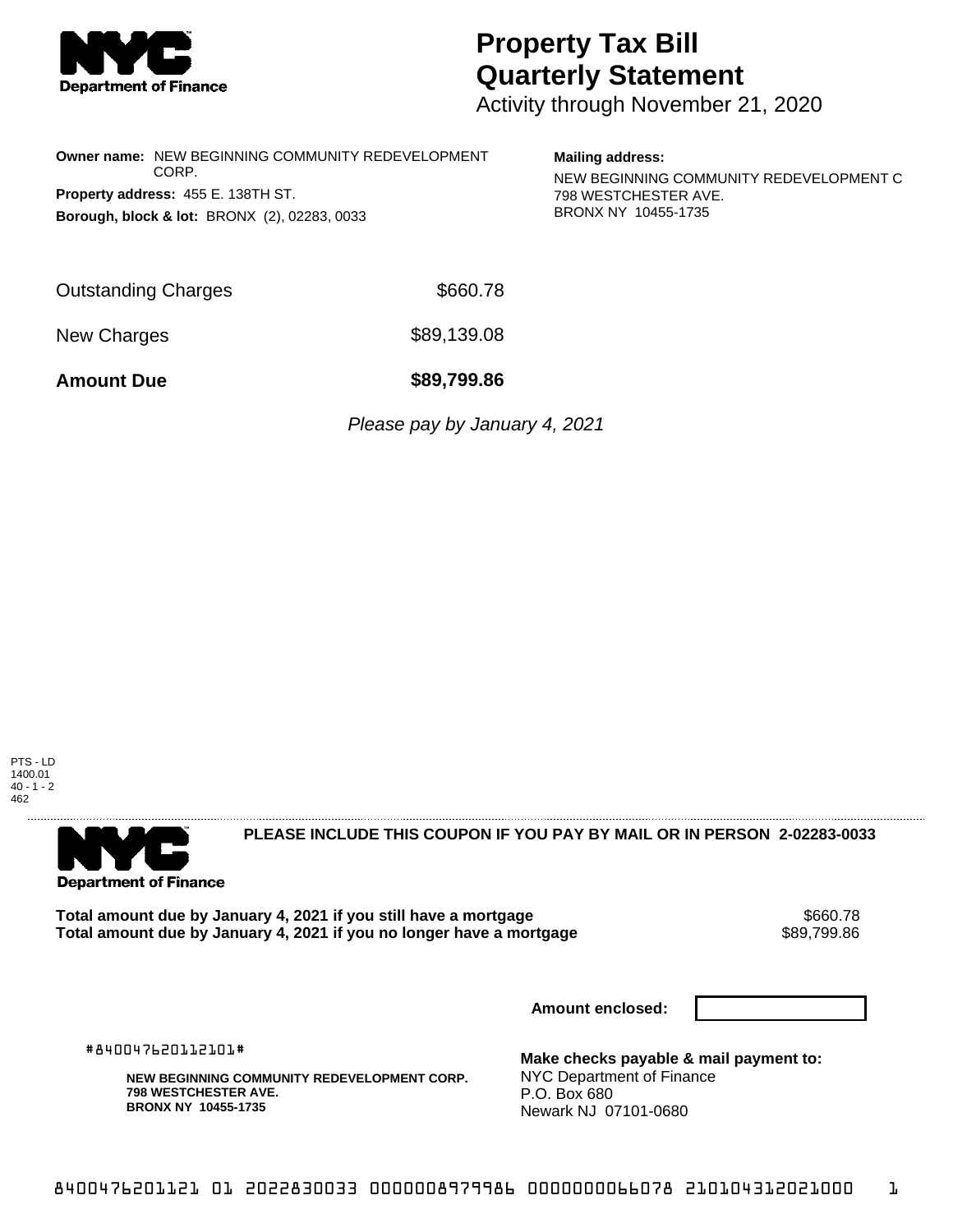

| <b>Billing Summary</b>                                                                                                     | <b>Activity Date Due Date</b> |            | Amount       |
|----------------------------------------------------------------------------------------------------------------------------|-------------------------------|------------|--------------|
| Outstanding charges including interest and payments                                                                        |                               |            | \$660.78     |
| <b>Shelter Rent</b>                                                                                                        |                               | 01/01/2021 | \$89,139.08  |
| Total amount due                                                                                                           |                               |            | \$89,799.86  |
| How We Calculated Your Property Tax For July 1, 2020 Through June 30, 2021<br>Tax class 2 - Residential More Than 10 Units |                               |            |              |
|                                                                                                                            |                               |            |              |
| Shelter rent tax \$178,278<br>Current tax rate                                                                             |                               | 12.2670%   |              |
|                                                                                                                            |                               |            |              |
|                                                                                                                            |                               |            | <b>Taxes</b> |
| <b>Tax Before Exemptions and Abatements</b>                                                                                |                               |            | \$178,278.16 |
| <b>Tax Before Abatements and STAR</b>                                                                                      |                               |            | \$178,278.16 |
| Annual property tax                                                                                                        |                               |            | \$178,278.16 |

**NEW LAW:** To learn about Local Law 147, which requires residential buildings with three or more units to create a policy on smoking and share it with current and prospective tenants, visit www.nyc.gov/health/tobaccocontrol.

Please call 311 to speak to a representative to make a property tax payment by telephone.

For information about the interest rate charged on late payments, visit nyc.gov/taxbill.

If you own income-producing property, you must file a Real Property Income and Expense (RPIE) statement or a claim of exclusion unless you are exempt by law. You must also file information about any ground or second floor storefront units on the premises, even if you are exempt from filing an RPIE statement. RPIE filers whose properties have an actual assessed value of \$750,000 or greater will be required to file rent roll information. The deadline to file is **June 1, 2021**. Failure to file will result in penalties and interest, which will become a lien on your property if they go unpaid. Visit [www.nyc.gov/rpie](https://gcc01.safelinks.protection.outlook.com/?url=http%3A%2F%2Fwww.nyc.gov%2Frpie&data=04%7C01%7CNopperB%40finance.nyc.gov%7Cb5441c0febda4654c59308d871e42e3d%7C32f56fc75f814e22a95b15da66513bef%7C0%7C0%7C637384572119592751%7CUnknown%7CTWFpbGZsb3d8eyJWIjoiMC4wLjAwMDAiLCJQIjoiV2luMzIiLCJBTiI6Ik1haWwiLCJXVCI6Mn0%3D%7C1000&sdata=5r9tfjT5xGtYBarIoWvpryLYlBW%2BnkEP80XChdlWHLU%3D&reserved=0) for more information.

If you would like a payment agreement for your outstanding property taxes, we now offer a monthly payment agreement as well as the semi-annual and quarterly agreements.

## **Home banking payment instructions:**

- 1. **Log** into your bank or online bill pay website.
- 2. **Add** the new payee: NYC DOF Property Tax. Enter your account number, which is your boro, block and lot, as it appears here: 2-02283-0033 . You may also need to enter the address for the Department of Finance. The address is P.O. Box 680, Newark NJ 07101-0680.
- 3. **Schedule** your online payment using your checking or savings account.

## **Did Your Mailing Address Change?** If so, please visit us at **nyc.gov/changemailingaddress** or call **311.**

When you provide a check as payment, you authorize us either to use information from your check to make a one-time electronic fund transfer from your account or to process the payment as a check transaction.